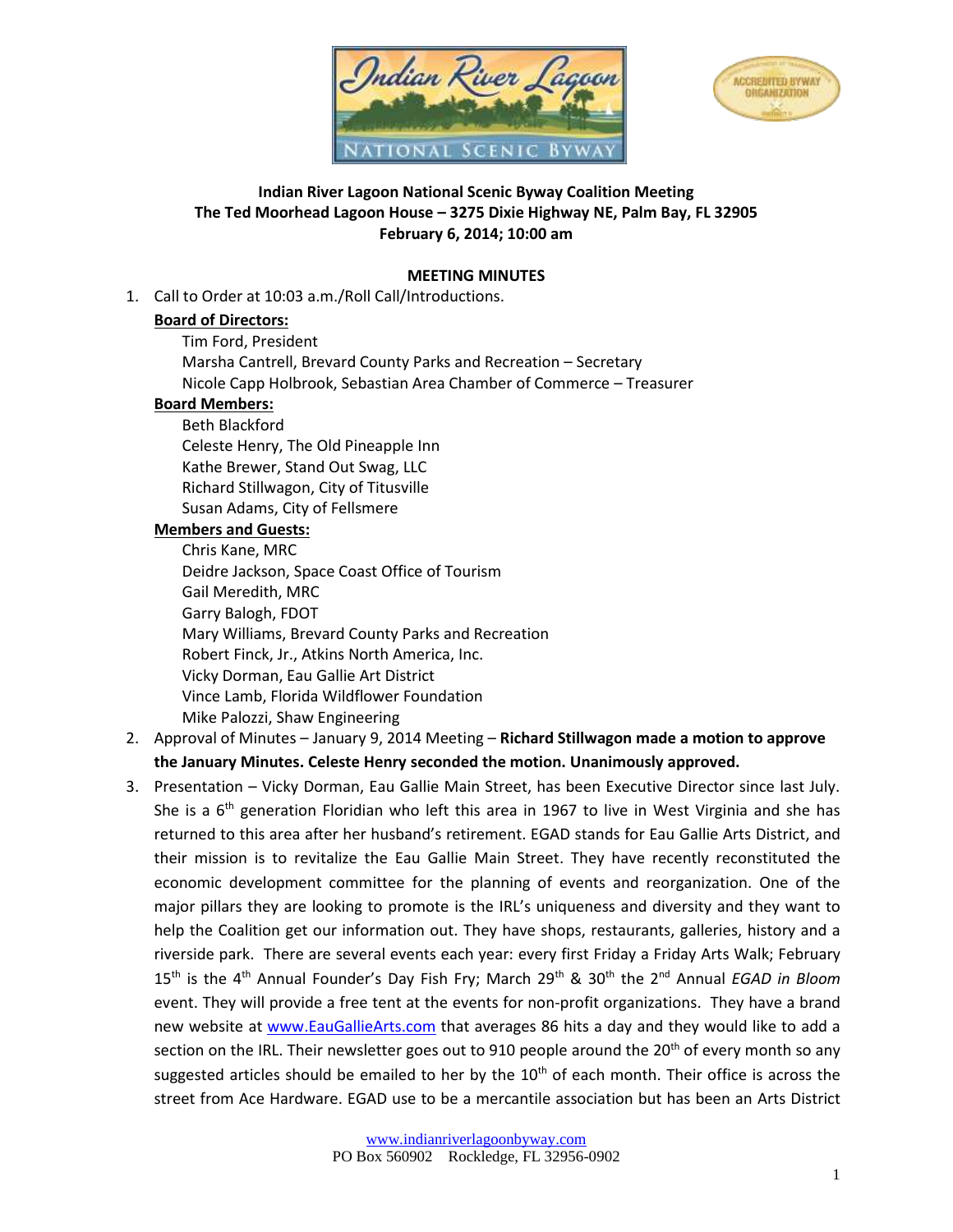Main Street program since 2010 with a focus on revitalizing the arts. The Main Street designation is more about the revitalization and not the arts but paying great attention to the arts. FL Tech is a platinum sponsor as is Victoria's Landing. There is a need for more businesses to provide people more options and for EGAD to become a destination. She requested a copy of the kiosk graphics and to send to [info@eaugalliearts.com.](mailto:info@eaugalliearts.com) It was suggested the graphics could be posted in window fronts of unoccupied stores. Bob Finck will email Vicky the graphics and she'll post it on their website/facebook pages and she will also display at events. Discussion was held about the possibility of EGAD sponsoring a kiosk and Bob will also supply that information to Vicky.

- 4. Committee Reports
	- A. Sustainability Committee Marsha Cantrell Teleconference meeting was held on January  $30<sup>th</sup>$ . All Directors will be invited to participate in future meetings typically held monthly for one hour to discuss issues to not bog down the Coalition's regular meetings.
		- Donor Plan Tim Ford received an email from Corridor Solutions offering an advertising campaign. First task in generating income from our website is to provide our website analytics, distribution list, Facebook and other info. The level of exposure, fees, duration of ad, and billing will need to be determined. **Susan Adams made a motion to approve the website advertising campaign and Richard Stillwagon seconded the motion. Unanimously approved.** Marsha Cantrell will forward last year's web statistics and the most current distribution to Tim by Friday; Tim has access to the Facebook info.
		- Kiosk and Mobile Phone App Tim Ford advised the Gannet grant for kiosks, submitted in August, was a very competitive process and our grant was not approved. We will resubmit for their February cycle. Richard Stillwagon presented the Titusville kiosk graphics and advised it needed to be laminated to limit sun damage and fading. Kiosks in the Central and South areas will continue to be pursued. Susan Adams advised that the Marsh Landing Restaurant and the Visitor's Center would like to have a kiosk. It was noted the kiosk budget needed to be adjusted from \$1,400 to \$2,000 on the budget sheet.
	- B. Website Committee Nicole Capp Holbrook There was 656 visits from Jan 5<sup>th</sup> to Feb 4<sup>th</sup>, 2,095 page views, 3.5 average pages visited, 86% new visitors, US had 603 visitors, Canada with 15, UK with 9, Indian with 7 and Germany with 3. There were 428 visitors from FL and a few from GA, MN, PA, TX, CA, SC, MA and NJ as the top states. FL top cities were Vero Beach, Melbourne, Sebastian, Palm Bay, Hialeah, Port St. Lucie, Goldenrod, Fort Pierce, Orlando, Lake Worth, Celebration, Indialantic, and Rockledge. Nicole showed some web pages she received from Kelly Gaines (Costa) and will forward the test links for the new website for feedback. Kelly plans to launch the new website after she attends our next meeting in March. We will be able to edit the map and it will include the Titusville extension. The Kids Corner page needs more information. Bob Day previously provided a coloring book and word search examples from the SJRWMD website. Deidre Jackson requested a copy of the coloring book. Tim suggested having Eau Gallie as a separate community with a link to EGAD.
		- On-line store Kathe Brewer sent pictures of products to Costa to post on the online store page. They are trying to get the product to zoom and show a description. She needs a logo of IRLNSB that Mike Palozzi will provide. It was discussed a simplified logo